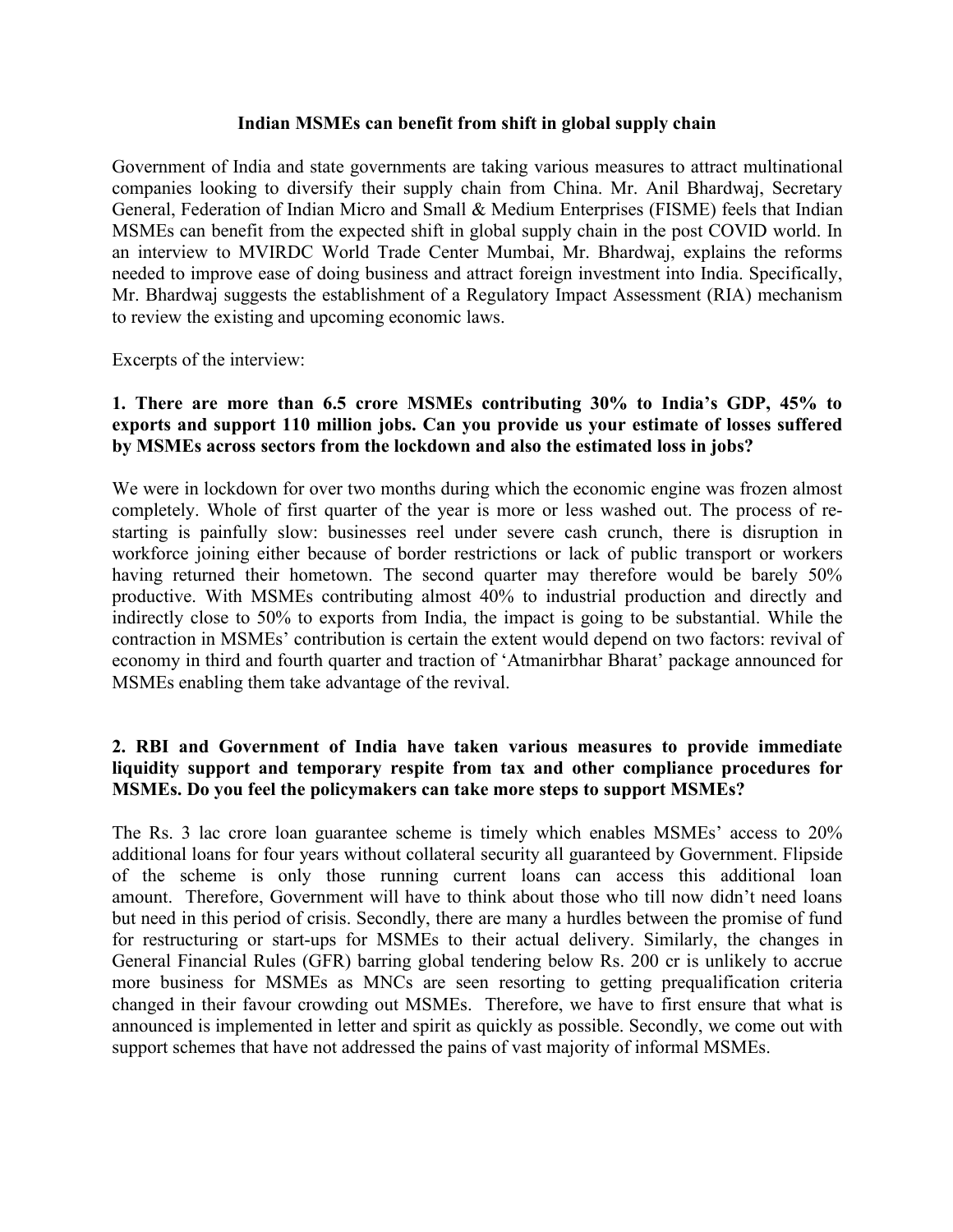#### **3. Does the COVID crisis provide new business opportunities for MSMEs? If so, what are the sectors that have potential to grow from the COVID crisis?**

There is no crisis without a silver lining. The transformation in global value chains may lend many opportunities on the shores of India provided both Government and industry are ready to work together. We need to identify key areas for economic reforms whether in financial sector or labour or administrative and carry them out. We can brand India as a responsible capable and competent supply base in a large number of areas- engineering & electrical, electronics, IT hardware, white goods etc. if we could attract technology and capital with right policies.

#### **4. What are the long term reform measures central and state governments should take to enhance** global competitiveness of Indian MSMEs?

There is no one silver bullet but we need to move forward in several areas. Reforms are overdue in banking and financial sector (75% of banking still controlled by government), agriculture markets (without which we cannot build world class agro food industry), access to affordable commercial and industrial space (without which setting up new business will become unviable), labour laws and most importantly in creating an effective grievance redressal mechanism.

The industry faces a whole lot of issues because of which acquisition of land has become hugely complex. On the one hand, there is artificial jacking up of prices due to unreasonable compensation laws; major chunk of urban or commercial land holdings by Development Authorities, Railways, Defence and other government agencies, very high stamp duties making transactions high cost and creation of black markets. These development authorities (that develop both commercial or industrial space) and State Industrial Development Corporations SIDCs (which develop most of the industrial space) have grabbed land for free but now price space on market rates after adding all kinds of imaginable costs and then auctioning them. Much of such commercial or industrial space is cornered by punters or speculators which further extract premium, making a lot of businesses unviable.

In the area of regulation, we need to put in place rigorous Regulatory Impact Assessment (RIA) mechanism to review the existing and upcoming economic laws to determine cost-benefit analysis and improve quality of laws. We have more laws but little justice. We need to decriminalize them and contain 'power to harm' vested in petty officials through them. It would have same impact as big tax reforms and will unleash entrepreneurship. Most economic laws have vested unbridled powers of closure, detention and imprisonment in the hands of 'inspectors'. Labour laws alone have more than 30 provisions that could land an entrepreneur in jail. From protection to environment to payment of taxes to bouncing of cheque, all regulations have provisions for criminal proceedings. Failure of business is certain to lead one to jail as till now there is no mechanism for Insolvency and bankruptcy for proprietorship and partnerships firms (which constitute 97% of MSMEs). The IBC code is for Companies only and this too was promulgated in 2016.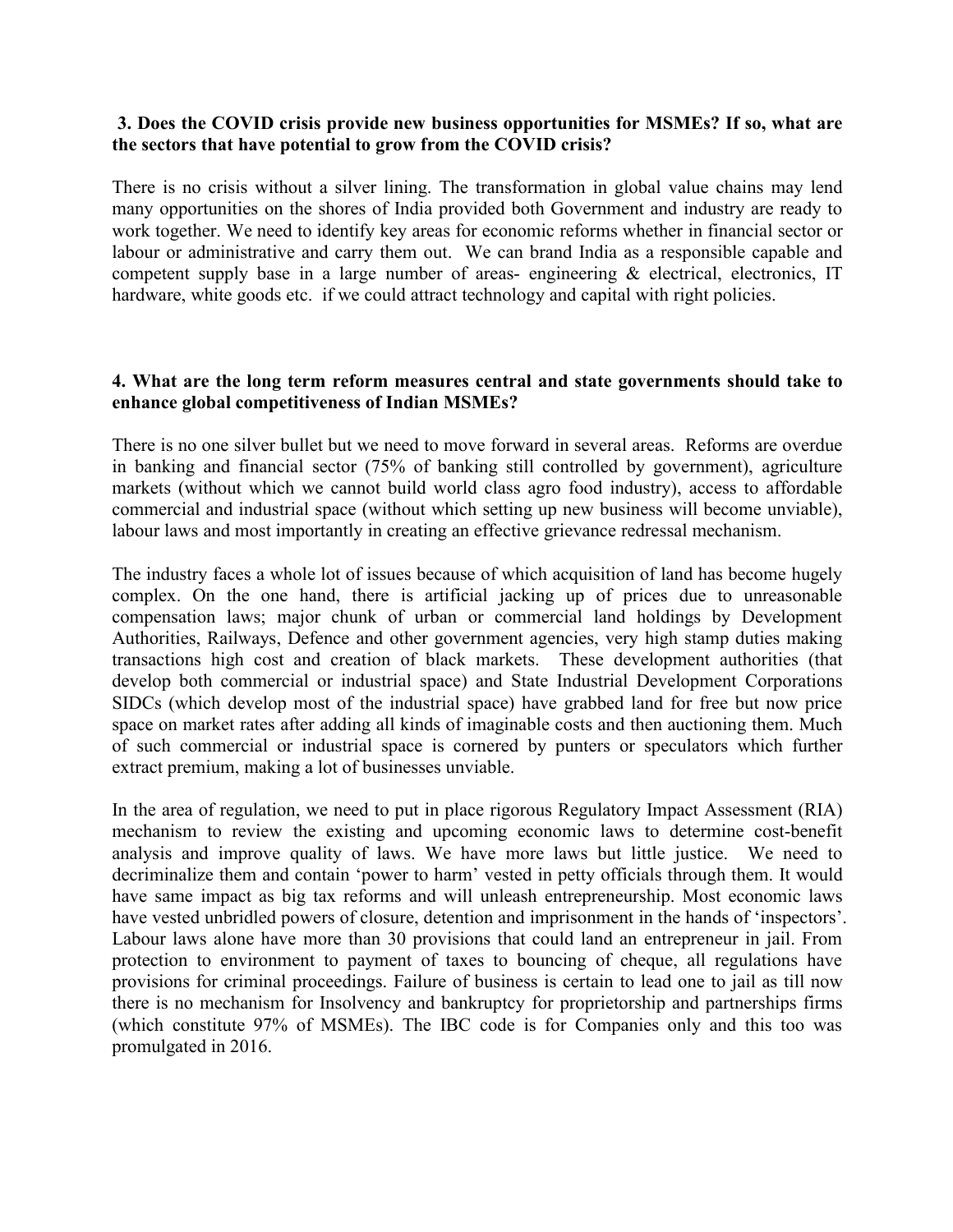The biggest trouble is that the officers are unaccountable for their acts of commissions and omissions. The impunity to harm or close a business in garb of public interest is complete. For example, as reported by the Business Standard some time ago that 80% of demand of tax when challenged at Appeal level is found unsustainable. Further, a similar percentage of cases dismissed in Courts. It means we coerce a vast majority of our businesses in paying Taxes when not due: a reckless tax demand can kill a business.

# **Notifications**

#### **Press Information Bureau, Government of India**

Prime Minister calls for building self-reliant India

<https://pib.gov.in/PressReleasePage.aspx?PRID=1630859>

Government issues advisory on import of exotic live species

<https://pib.gov.in/PressReleasePage.aspx?PRID=1630869>

Update on COVID-19

<https://pib.gov.in/PressReleasePage.aspx?PRID=1630922>

Enhanced import duty on bamboo sticks

<https://pib.gov.in/PressReleasePage.aspx?PRID=1630920>

Daily Bulletin on COVID

<https://pib.gov.in/PressReleasePage.aspx?PRID=1630943>

## **DGFT**

Advisory on fake email ids/websites/persons

<https://dgft.gov.in/sites/default/files/Trade%20notice%2014%2811.06.2020%29.pdf>

Amendment in Appendix 3 to Schedule 2 of ITC HS Classification

[https://dgft.gov.in/sites/default/files/Noti%2010%20dated%2011.06.2020%20-](https://dgft.gov.in/sites/default/files/Noti%2010%20dated%2011.06.2020%20-%20SCOMET%20update_0.pdf) %20SCOMET%20update\_0.pdf